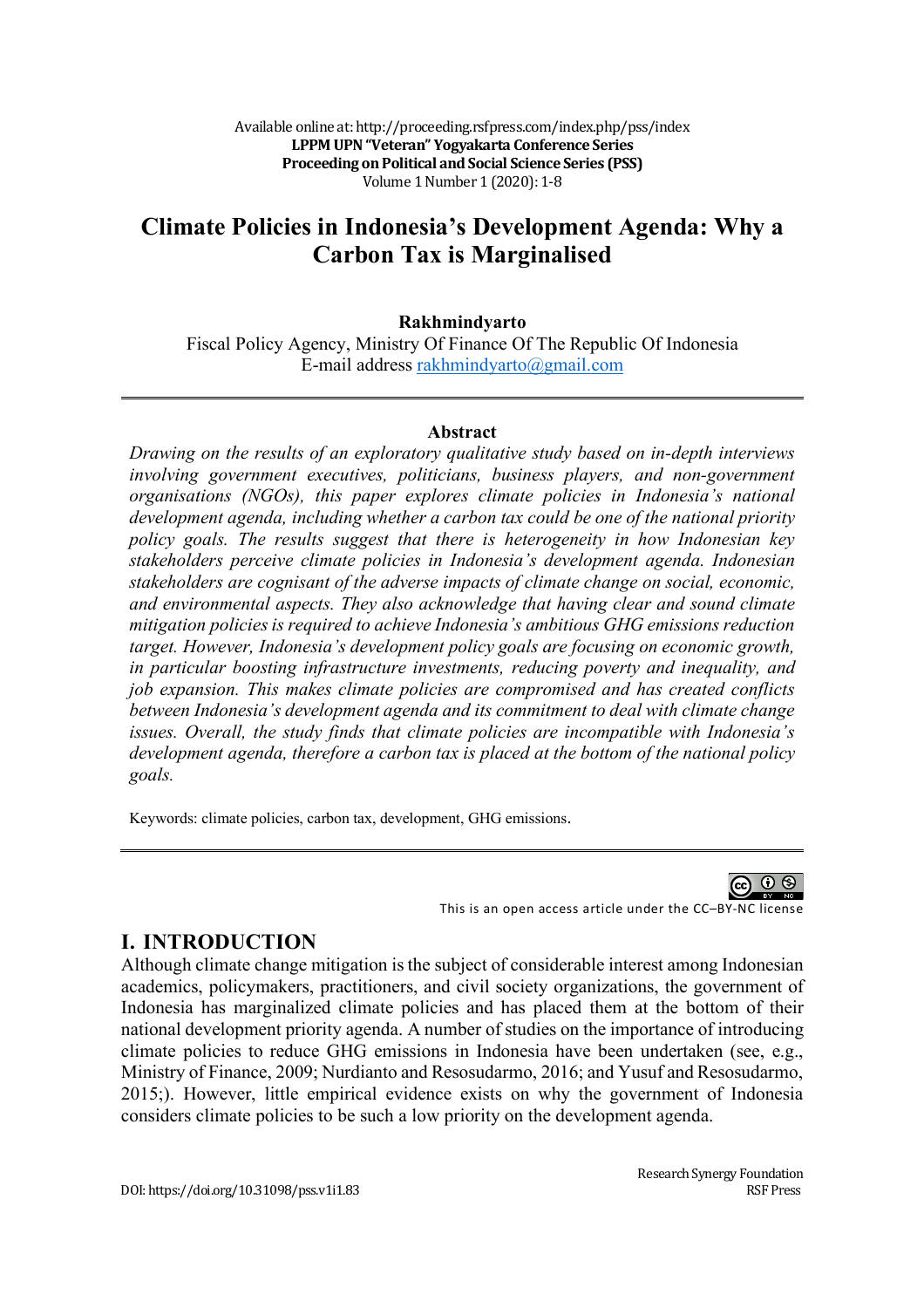The purpose of this paper is to fill this gap through an exploratory qualitative study that involves Indonesian key stakeholders in the Indonesian climate change context, including government representatives, politicians, business stakeholders, and non-government organizations. The study contributes to prior research in two significant ways. First, it adds to the very limited field studies that have investigated the challenges of introducing a carbon tax in Indonesia. Second, the research might be useful for policymakers to promote a multistakeholder approach in the policy process to avoid policy conflicts at the implementation level.

## **II. LITERATURE REVIEW**

A carbon tax is defined as "a tax on fossil fuels in proportion to the amount of atmospheric carbon dioxide that is released when they are burned" (Poterba, 1991, p. 47). As an instrument to reduce GHG emissions, a carbon tax is not a new concept. The theoretical basis of a carbon tax is accredited to Pigou (1932), Baumol and Oates (1971), and Coase (1960) (Guglyuvatyy, 2011). In the environmental policy realm, especially in climate change discussions, a carbon tax is recognized as the foremost policy alternative to address emissions problems (see, e.g., Greenwood, 2009; Lawrence H Goulder & Schein, 2013; Nordhaus, 2013; Baranzini et al., 2017; Stiglitz et al., 2017;).

While some believe that a carbon tax is an efficient climate policy for reducing GHG emissions, many acknowledge instead that introducing a carbon tax would present a number of political-economic challenges (see, e.g., Hsu, 2012; Wang et al., 2016; Mathur and Morris, 2014; Kerkhof et al., 2008; Verde and Tol, 2009; Bureau, 2011; and Feng et al., 2010). Those studies of introducing a carbon tax and the impacts on the economy found that carbon taxes have regressive impacts on low-income households. A second challenge that emerges when a carbon tax is introduced would be whether a carbon tax decreases competitiveness. Competitiveness effects have become one of the most significant issues when a unilateral carbon tax is introduced (see Baylis, Fullerton, & Karney, 2013; Dissou and Eyland, 2011; Fischer and Fox, 2012; Rivers, 2010). Political challenges are the most significant difficulties when the government attempts to introduce a carbon tax (Andrew et al., 2010; Jenkins and Karplus, 2017). These studies show that despite the efficacy, simplicity, and low administration costs, which are the advantages of a carbon tax as discussed above, a carbon tax also poses a number of political constraints.

In Indonesia, there is a number of studies with regard to the potential of introducing a carbon tax. For example, The Ministry of Finance (2009) studied the potential of introducing a carbon tax in Indonesia. Using the Indonesian E-3 CGE model, the results showed that a carbon tax of US\$10/tonne  $CO<sub>2</sub>$  would reduce GHG emissions from fossil fuel combustion in Indonesia by 10% in 2020. Yusuf and Resosudarmo investigated the distributional impacts of a carbon tax in Indonesia (Yusuf & Resosudarmo, 2015). The results showed that the implementation of a carbon tax would not necessarily be regressive. Instead, in contrast to most studies from developed countries, a carbon tax on Indonesia's households would result in a progressive distributive effect.

Those studies show that despite the challenges that the government possibly faces, there is an opportunity for Indonesia to introduce a carbon tax as a climate mitigation policy option.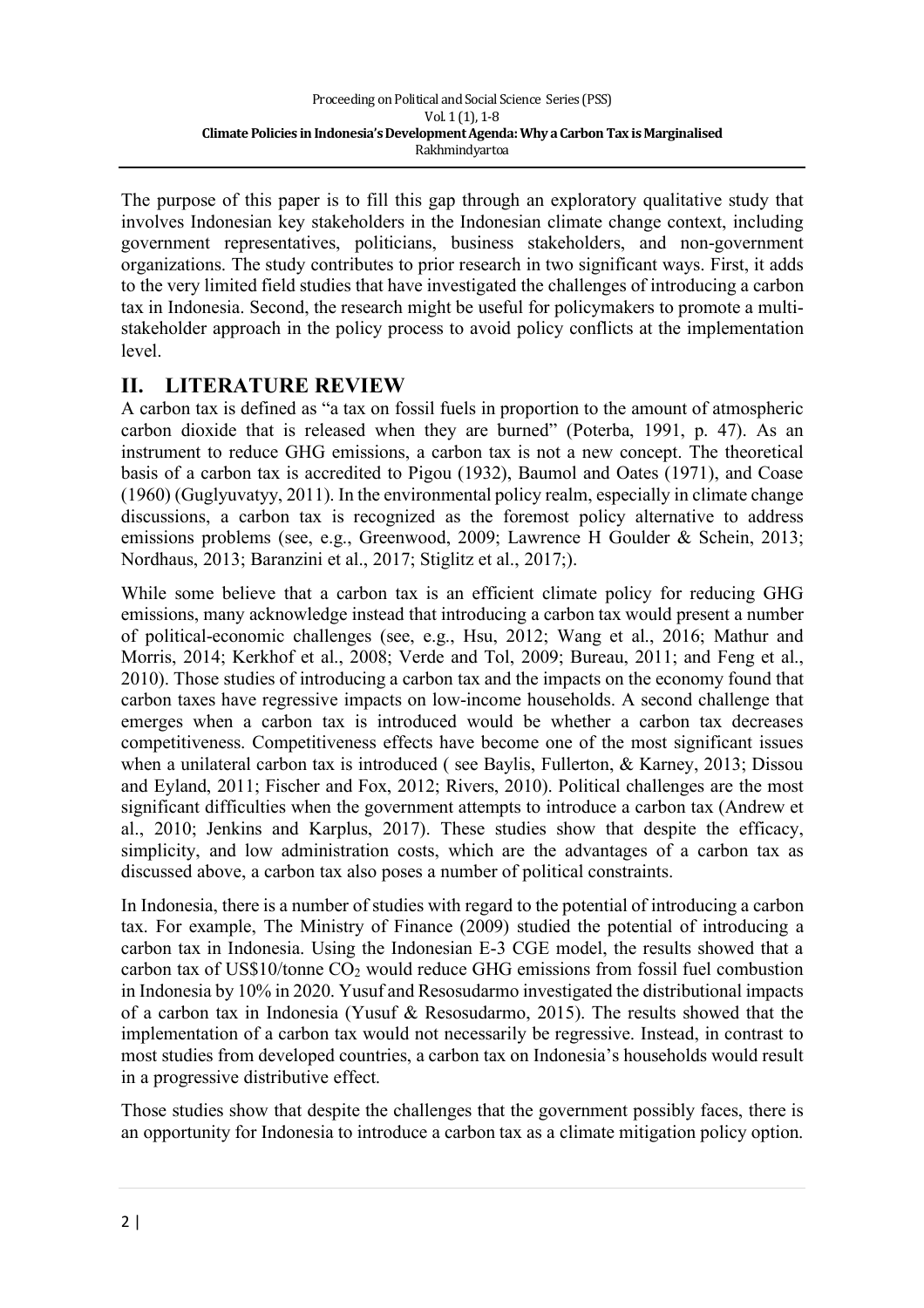The studies also show the positive impacts of a carbon tax on the Indonesian economy, and unlike in developed countries, a carbon tax in Indonesia does not show the regressive impacts. However, these studies have not attempted to understand why Indonesia does not have a carbon tax and how a carbon tax could potentially be introduced given the barriers that the country faces.

# **III.RESEARCH METHODOLOGY**

As the aim of the study is to explore stakeholders' perceptions in the area of the policy process, this paper uses the grounded theory method as a strategy to achieve the research objective. An in-depth analysis is explored through this approach based on the dialogue with the participants to obtain data from their experience (Charmaz, 2014; Francis, Chapman and Whitehead, 2016). This method was used to analyze the data collected from 29 Indonesian key stakeholders based on interviews conducted between August 2016 and November 2018 in Jakarta-Indonesia and Adelaide-Australia. There were 29 participants were recruited and interviewed. They are representatives from different organizational backgrounds relevant to the carbon tax policy process. For ethical reasons, their names and official positions are not mentioned here. Instead, specific codes were used for referring to their names and institutions.

# **IV. FINDING AND DISCUSSION**

### **IV.1. Indonesia's Focus On Economic Growth**

The current government regime (with Joko Widodo as President) was inaugurated on 20 October 2014. The new administration came into power with a development agenda known as "Nawa Cita" (nine dreams). The "Nawa Cita" was a priority development agenda for the next five years, which was the vision outlined during the presidential campaign. It was then integrated into the National Medium-Term Development goals, consisting of nine development priorities, as follows: (1) Give protection and security to all Indonesian people; (2) Build clean, effective, democratic, and trusted governance; (3) Strengthen local government within an integrated nation; (4) System reform and law enforcement; (5) Improve people's quality of life; (6) Increase productivity and international market competitiveness; (7) Empower the domestic strategic economic sector; (8) National character revolution; (9) Strengthen pluralism and social restoration (Bappenas, 2014).

In the first cabinet meeting with all the ministers at the Presidential Palace on 3 January 2015, President Jokowi expected all his staff members to focus on economic growth and poverty reduction. He further stated that improving regulations and the business climate would increase international credibility for Indonesia. In line with this, the government would continuously seek to identify economic development resources to support better growth.

Similarly, one of the participants identified that the current government regime has been focusing on economic development, as shown in the following statement:

> Every time I am writing the speech for the Minister, the key messages are always growth, employment, and equality (Participant I-29).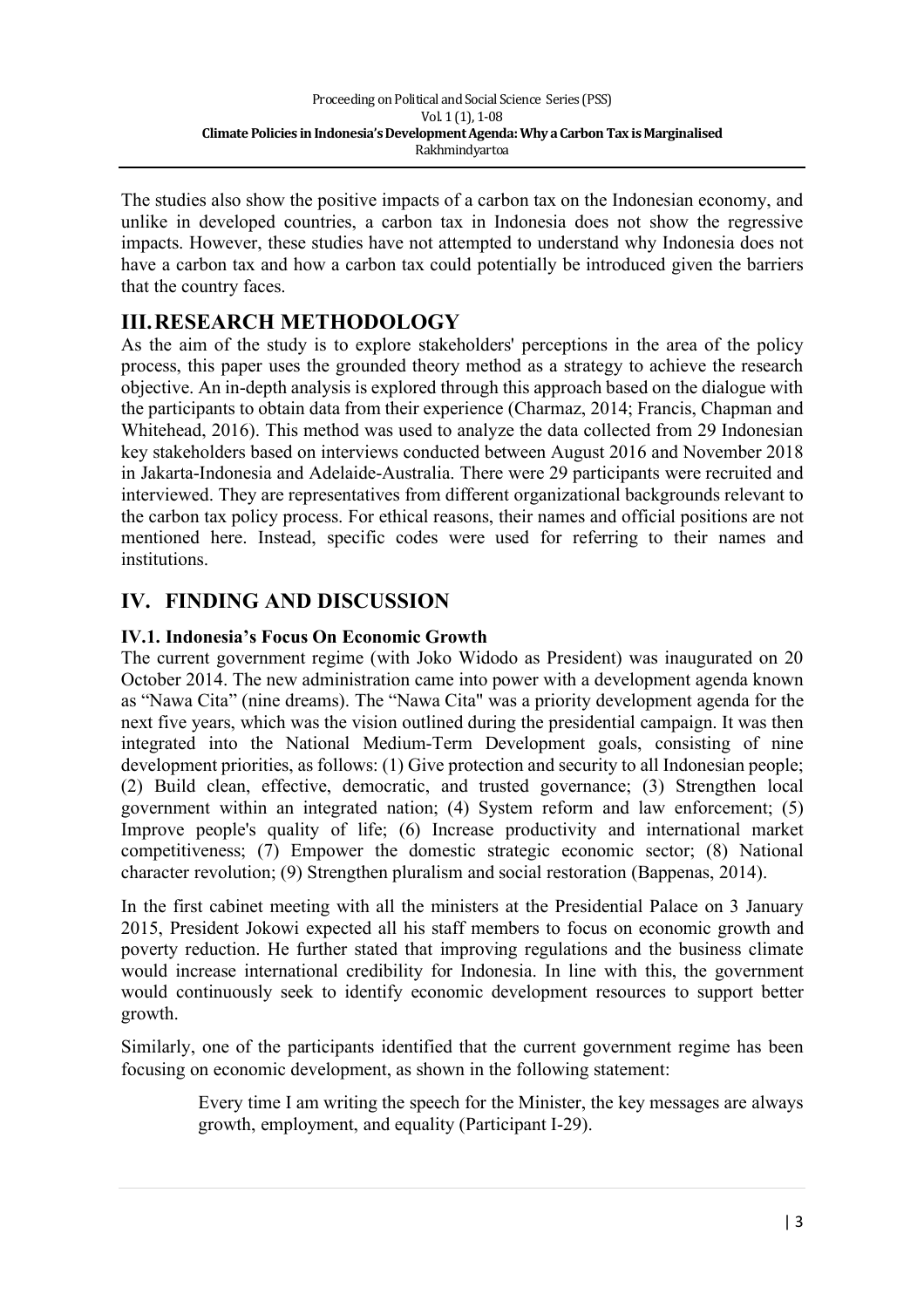As identified by Walker (1986), 'pressure for growth' in modern states is the main reason behind the perspectives of a majority of the interviewees. Most of the respondents explained that Indonesia has been focusing primarily on economic growth. In the Mandiri Investor Forum on 7 February 2018, Sri Mulyani Indrawati, the Minister of Finance, echoed that Indonesia would continue to maintain its growth momentum of 5.1% in 2017 and expect growth of 5.4% in 2018.

### **Iv.2. A Carbon Tax Will Conflict With The National Development Agenda.**

Most of the interviewees explained that a carbon tax as a climate policy was not regarded as a priority in the development agenda or that it conflicted with the development agenda because Indonesia was in the development phase, which required a focus on economic growth.

Addressing emissions issues is not really in the interest of the government of Indonesia, especially if we are talking about our economic development. Well, emissions reduction is an important issue, but now that is not a top development agenda (Participant I-11).

The quote above shows the stakeholders' perspectives that emissions reduction issues are not a government priority. This demonstrates the conflict between economic development and the environment. In fact, there is a tradeoff between public concern about the environment and the economic situation. According to Mildenberger and Leiserowitz (2017), there is a universal belief among policy analysts and political elites that when a country is in the economic development stage, prioritization of environmental policymaking declines as individuals prioritize short-term economic needs (Mildenberger & Leiserowitz, 2017). In this context, the selected Indonesian stakeholders perceived that Indonesia is still a developing country; therefore, policymakers have prioritized economic development more than environmental concerns.

A carbon tax as climate policy is not regarded as a priority in the development agenda due to its conflicting position with the national strategic plan, which was established in the 2015- 2019 medium-term development plan. Indonesia has an aspiration to be a global top 10 economy by 2030. To achieve this ambition, boosting investment is a top national priority. As one of the engines of growth, the investment made up 36% of economic growth in 2016 and will continue to be the driver of growth until 2030 (Ministry of Industry 2018, Socialisation of Making Indonesia 4.0).

The findings show that Indonesia remains focused on economic growth and that climate policies would compromise growth. Climate policies in Indonesia were considered to be a low priority by Indonesian stakeholders due to conflicts with the economic agenda. While climate policy was considered important for reducing GHG emissions, the selected Indonesian stakeholders perceived that it might not be introduced in the near period.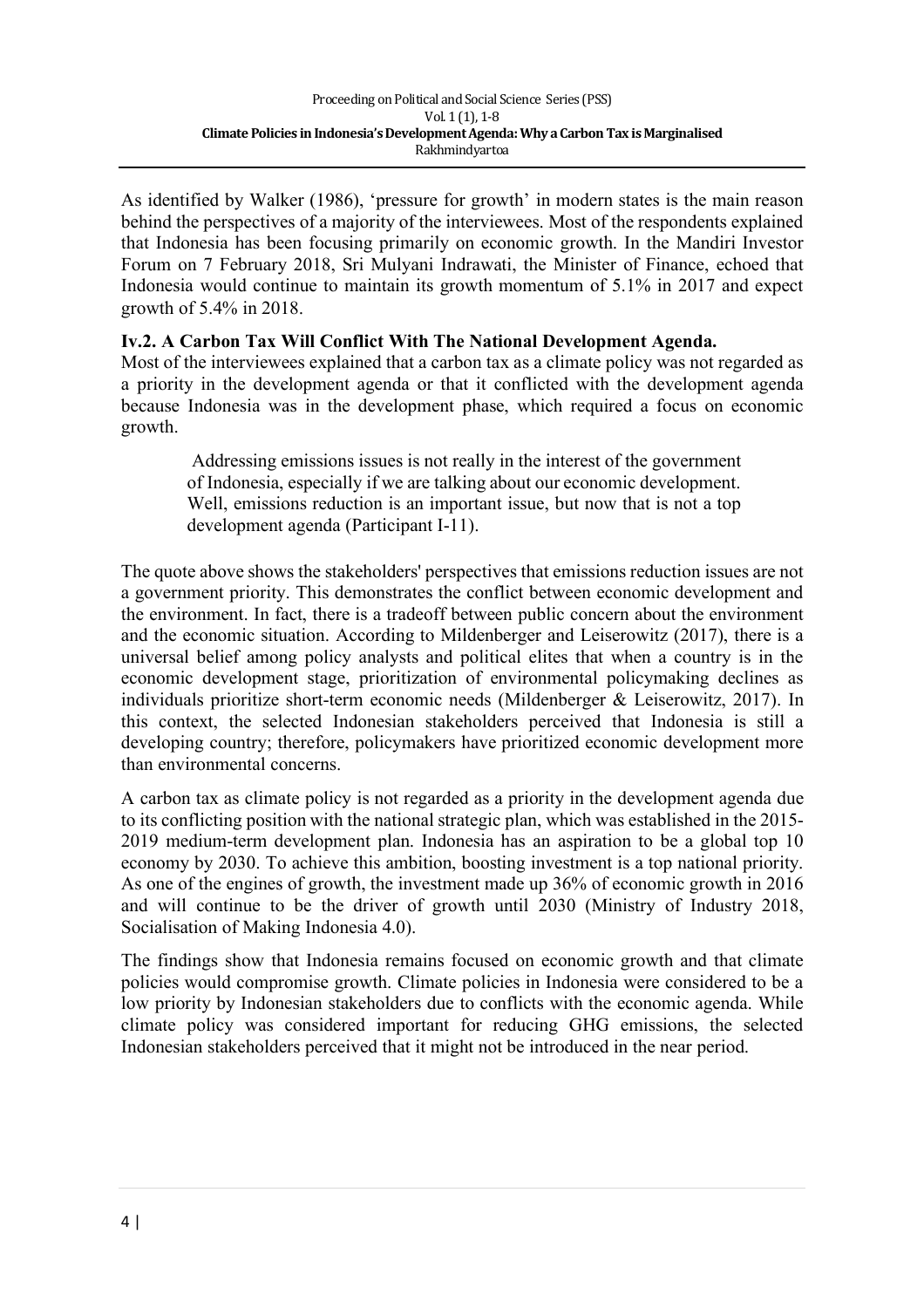#### **IV.3. Infrastructure Is The Key Priority.**

The participants identified that the current government's key priority is infrastructure development. The interview quotes show that the interests of the government have been to develop the infrastructure of the nation:

The current government, the Jokowi regime, is very aggressive in the development of infrastructure. This includes building bridges, roads, buildings, ports, and inter-regional connectivity (Participant I-11).

In the cabinet meeting of 12 April 2015, President Jokowi said: "we cannot delay the priority of infrastructure development. If we delay or slow down, the infrastructure financing will be higher. This is to accelerate our economic development" (iNews T.V., 12 April 2015). The government has accelerated infrastructure development across the Indonesian territories to boost economic growth and to reduce inter-regional development disparities.

Through Presidential Decree number 3/2016 regarding accelerating national strategic projects, 225 infrastructure projects and one electricity project have been chosen as National Strategic Projects. In 2017, another aviation industrial project was added to the list. These will all be funded through the national budget, state-owned enterprises, and public-private partnerships.

The commitment to accelerate infrastructure development has been given the go-ahead by the government at any cost, as stated by the following participants:

Building infrastructure is the development priority of the government, and the damage to the environment is one of the development costs that we must pay (Participant I-08).

To be honest, we haven't yet put in the climate change issues on the development priority agenda. We are still busy with infrastructure development. In the energy sector, look, we still mix our energy policy in the future, and fossil fuel energy will still play a significant role. We cannot deny this because we have an abundant source of coal, so using coal energy is very cheap even though it is dirty (Participant I-15).

One of the national infrastructure development priorities was the development of a 35,000 megawatts electricity project. The government committed to providing 35,000 megawatts of electricity from 2014 to 2019. The data shows that the 35,000 MW electricity development program used a mix of energy resources. From the total energy resources, the project used 60% of its energy from coal, 35% from other primary sources of energy (gas, oil, etc.), and the rest from new and renewable energy (5%) (Directorate General of Electricity, 2017).

The use of coal as a primary energy source for the national electricity project has been criticized by many. This is because it conflicts with the government's commitment to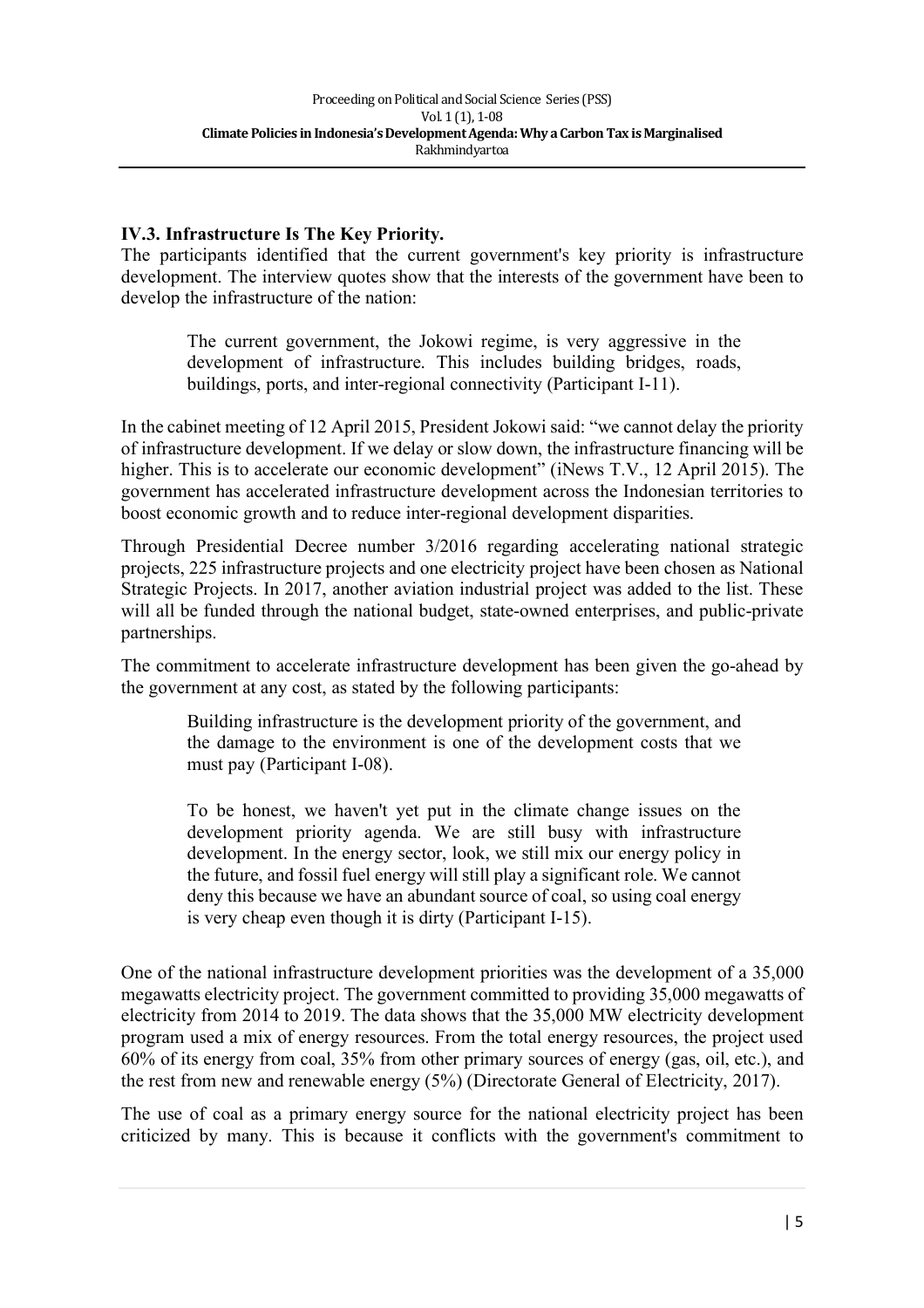reducing its  $CO<sub>2</sub>$  emissions by 29% by 2030, has pledged to the UNFCCC. It has been estimated that the current fuel mix will increase  $CO<sub>2</sub>$  emissions from 211 million tonnes in 2016 to 395 million tonnes in 2025. Out of 395 million tonnes of such emissions, 317 million (80%) comes from coal-burning (Ministry of Energy and Mineral Resources, 2016).

The selected Indonesian stakeholders believed that, while climate policy is important for reducing GHG emissions, it could not be implemented at the current time (at the time of the interview). They also believed that economic development could cause negative environmental impacts. However, Indonesia is at a stage of development in which the focus on development is beyond environmental concerns, and there is no consideration of skipping or leapfrogging this stage (Walker 1989). The key development policies should thus be focused on infrastructure investment, employment, and reducing poverty and inequality. With an abundance of natural resources, economic development has relied heavily on natural resource exploitation. Therefore, climate policy is considered by the Indonesian stakeholders to be incompatible with development and is placed at the bottom of the list of Indonesian development priorities.

## **V. CONCLUSION AND FURTHER RESEARCH**

This paper establishes the perspectives of the selected Indonesian stakeholders in relation to the introduction of a carbon tax within the national development agenda. While the government of Indonesia acknowledges the importance of climate policies for reducing GHG emissions, the Indonesian stakeholders highlight that the government has prioritized economic development on the national agenda. This has been underpinned by the fact that the development planning agenda of the government has been focusing on the acceleration of infrastructure development. The focus on economic development is not considered compatible with environmental and climate mitigation efforts. The policymakers do not take environmental impacts from the development programs into account. As a result, climate policy initiatives have been given a lower priority in the development agenda. The Indonesian stakeholders accept the impacts of climate change and have created institutions to mitigate these impacts. However, there is an unresolved incompatibility between the national development agenda and meaningful climate change mitigation policies due to the dynamics of Indonesian governance. As a result, many government policies conflict with climate mitigation efforts, and Indonesia's ambitious target to reduce its GHG emissions remains questionable.

## **VI. REFERENCES**

- Andrew, J., Kaidonis, M. A., & Andrew, B., 2010. Carbon tax: Challenging neoliberal solutions to climate change. *Critical Perspectives on Accounting, 21*(7), pp. 611-618.
- Bappenas, 2014. *Rencana Pembangunan Jangka Menengah 2015-2019* (Vol. Book 1). Jakarta: Bappenas.
- Baranzini, A., Goldemberg, J., & Speck, S., 2000. A future for carbon taxes. *Ecological Economics, 32*(3), pp. 395-412.

Baranzini, A., Van den Bergh, J. C., Carattini, S., Howarth, R. B., Padilla, E., & Roca, J., 2017. Carbon pricing in climate policy: seven reasons, complementary instruments, and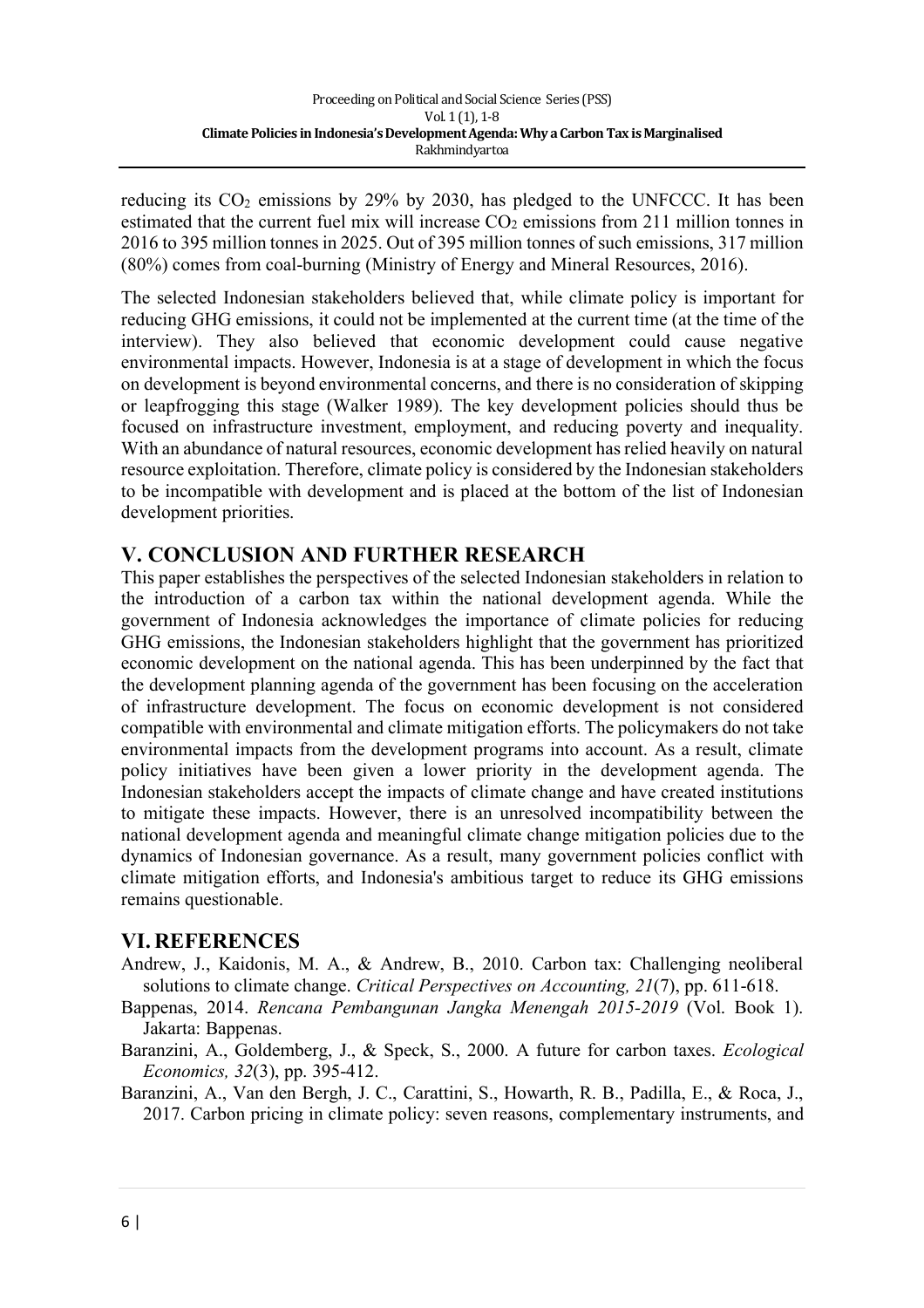political economy considerations. *Wiley Interdisciplinary Reviews: Climate Change, 8*(4), p. e462.

- Baumol, W. J., & Oates, W. E., 1971. The use of standards and prices for the protection of the environment. *The economics of the environment* (pp. 53-65): Springer.
- Baylis, K., Fullerton, D., & Karney, D. H., 2013. Leakage, Welfare, and Cost-Effectiveness of Carbon Policy. *American Economic Review, 103*(3), pp. 332-337.
- Bureau, B., 2011. Distributional effects of a carbon tax on car fuels in France. *Energy Economics, 33*(1), pp. 121-130.
- Charmaz, K., 2014. *Constructing grounded theory*. London: Sage.
- Crowley, K., 2017. Up and down with climate politics 2013–2016: the repeal of carbon pricing in Australia. *Wiley Interdisciplinary Reviews: Climate Change, 8*(3), p. e458.
- Dexter, A., 1970. Elite and Specialized Interviewing. *Evanston, Ill. Northwestern UniversityPress.*
- Directorate General of Electricity., 2017. *Development Report of 35,000 Electricity Generation*. Retrieved from Jakarta:
- Discount, Y., & Eyland, T., 2011. Carbon control policies, competitiveness, and border tax adjustments. *Energy Economics, 33*(3), pp. 556-564
- Feng, K., Hubacek, K., Guan, D., Contestabile, M., Minx, J., & Barrett, J., 2010. Distributional Effects of Climate Change Taxation: The Case of the U.K. *Environmental Science & Technology, 44*(10), pp. 3670-3676.
- Fischer, C., & Fox, A. K., 2012. Comparing policies to combat emissions leakage: Border carbon adjustments versus rebates. *Journal of Environmental Economics and Management, 64*(2), pp. 199-216.
- Francis, K, Chapman, Y & Whitehead, D., 2016, *An overview of research theory and process, in Z Schneider, D Whitehead, G LoBiondo-Wood & J Haber (eds), Nursing and midwifery methods and appraisal for evidence-based practice*, Elsevier Australia, NSW, Australia, pp. 19-32.
- Goulder, L. H., & Schein, A. R., 2013. Carbon taxes versus cap and trade: a critical review. *Climate Change Economics, 4*(03), pp.
- Greenwood, C., 2009. Green investing: towards a clean energy infrastructure. *Opportunities Beyond Carbon*, p. 210.
- Guglyuvatyy, E., 2011. *Assessing carbon tax and emissions trading as policy options for climate change mitigation in Australia.* Sydney: University of New South Wales.
- Harrison, K., 2010. The Comparative Politics of Carbon Taxation. *Annu. Rev. Law Soc. Sci., 6*(1), pp. 507-529.
- Hourcade, J.C., and Robinson, J., 1996. Mitigating factors: assessing the costs of reducing GHG emissions. *Energy Policy*, *24*(10-11), pp.863-873.
- Hsu, S.L., 2012. *The case for a carbon tax: Getting past our hang-ups to effective climate policy*: Island Press.
- Huang, Y., & Pascual, U., 2018. *Aid effectiveness for environmental sustainability*. Washington: Palgrave Macmillan.
- Jenkins, J. D., & Karplus, V. J., 2017. *Carbon Pricing under Political Constraints: Insights for Accelerating Clean Energy Transitions*: Oxford University Press.